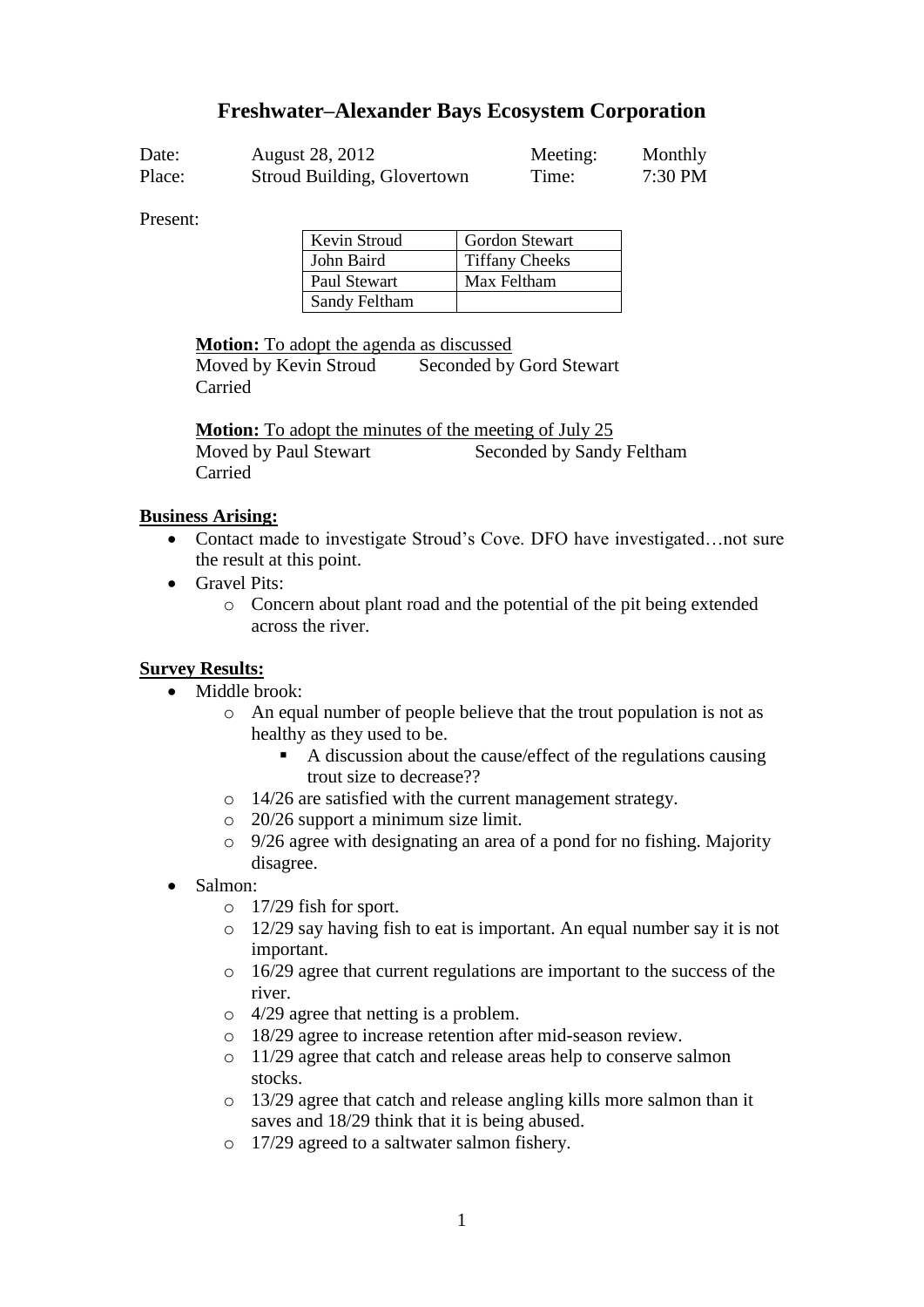## **Summer Projects Update:**

- River monitors are finished and so is the trap attendant.
- Only got 5 scale samples.
- May need to look at student work ethic.
- Adults finished September 14.
- Tiffany will work a day later in the fall to analyze future surveys.

#### **Sinage:**

• Hoping to have DFO to a meeting soon to discuss.

#### **Fishway Counts:**

- Total up to the August 28th
	- o Good returns. No numbers but double 5 years ago on TNR.

## **Budget for Next Year**:

- Fish way for next year?
	- o Waiting for budget to come down.
	- o We may be able to get funding to do it ourselves.
	- o Push at SCNL this fall.
	- o We can also contact Fred Parsons in Grand Falls to see what they know about funding.

### **Tags (2 to 4):**

- Have a public meeting the last of September.
- Have Erin Dunne or Martha Robinson out.
- We will take a conservation approach….2 extra tags would be in August. o This is done on another river.
- What is going on in Mollyguajek falls?
	- o Are fish getting around this area.
		- $\blacksquare$  Is the fish way working?
	- o We could look at doing a 1 summer count.
		- We need to look for money to help support this.
- Motion: We do not go for the extra salmon for next year but wait to see what the returns are for next year and make a decision from there.
	- o Moved by: Kevin Stroud
	- o Seconded by: Gord Stewart
	- o Carried

#### **Expenses**:

- \$174.47 for Tiffany.
	- o Motion: Pay her.
	- o Moved by: Gord Stewart
	- o Seconded by: Paul Stewart
- \$235.04 for Kevin for website, ink and paper.
	- o Moved by: Gord Stewart
	- o Seconded by: Paul Stewart